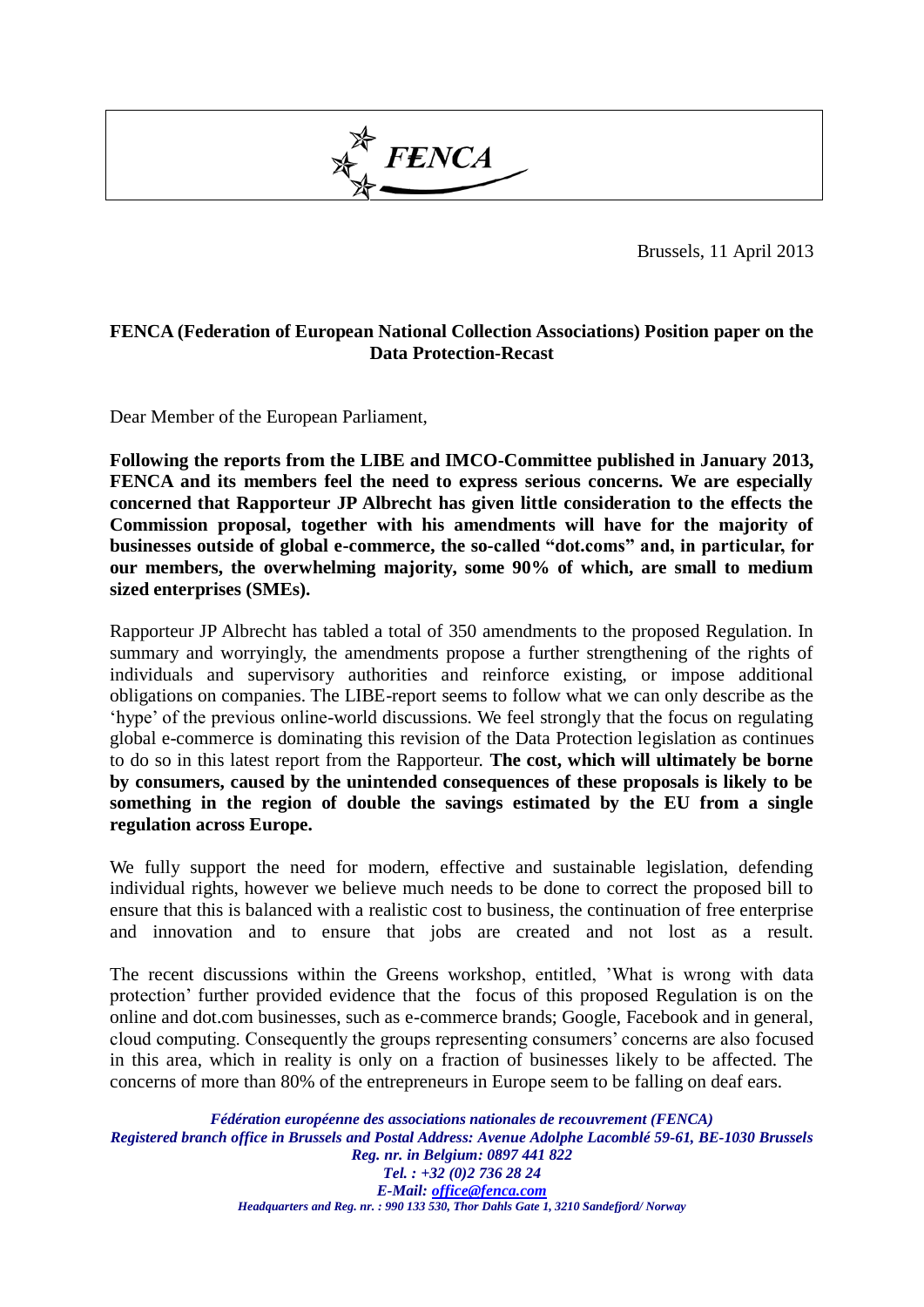**The original proposal and the recently suggested amendments from the LIBE-Committee will have a disastrous effect across all businesses but, we believe, in particular, on the 20 million or so SMEs, which includes our membership.** The sum total of the increased burden these proposals will put on SMEs in Europe, will at worst cause many to cease to trade and at best cause an increase in the cost of services to consumers.

The IMCO-report from Lara Comi appears to shows more consideration for business stakeholders in general, but, in essence, probably due to domination of the online-world mainstream discussions, similar effects as described before are involved. However one of the most relevant improvements within those proposed amendments is the provision for implicit consent regarding contracts for goods and services.

Our concerns now are focused amongst others on the proposals concerning the **giving of consent, legitimate interest, the right to be forgotten, profiling and data protection compliance**, i.e. data protection officers, notification procedures and sanctions.

1) The Commission proposal and the LIBE-amendments remove the current principle of implicit consent and instead introduce the term **legitimate interest**. However the current proposal is not insufficient to avoid the unintended consequence of removing the ability to share data to combat fraud or measure creditworthiness, ensuring those in financial difficulty are not allowed to become further indebted. The legitimate interest of "Third Parties", should be explicitly mentioned and clearly defined.

We urge the Members of the European Parliament to seriously consider our detailed comments to the referred Articles hereto attached.

2) Ironically, the provisions on the **'right to be forgotten'** may actually be more difficult to administer in the area it was probably originally intended; namely the internet and global eCommerce. Instead the burden of this proposal will be carried by SMEs, who are least likely to be equipped to deal with it, leading to confusion as data subjects or consumers will have heightened expectations that cannot be delivered.

We urge the Members of the European Parliament to seriously consider our detailed comments to the referred Articles hereto attached.

3) The restrictions relating to **profiling** remove the ability for this to be automated (and give the consumer the right not be profiled at all) and remove a vital and cost effective tool used by SMEs which cannot be easily replaced by manual means. Profiling is a key tool some member states regulators demand tales place to stop those in financial difficulty getting further into debt.

We urge the Members of the European Parliament to seriously consider our detailed comments to the referred Articles hereto attached.

4) The scrapping of the **SME definition in Art 25**, as foreseen in the LIBE-amendments is a serious issue for all SMEs. Indeed the smaller SMEs only process data as a relatively minor,

*Fédération européenne des associations nationales de recouvrement (FENCA) Registered branch office in Brussels and Postal Address: Avenue Adolphe Lacomblé 59-61, BE-1030 Brussels Reg. nr. in Belgium: 0897 441 822 Tel. : +32 (0)2 736 28 24 E-Mail: office@fenca.com*

*Headquarters and Reg. nr. : 990 133 530, Thor Dahls Gate 1, 3210 Sandefjord/ Norway*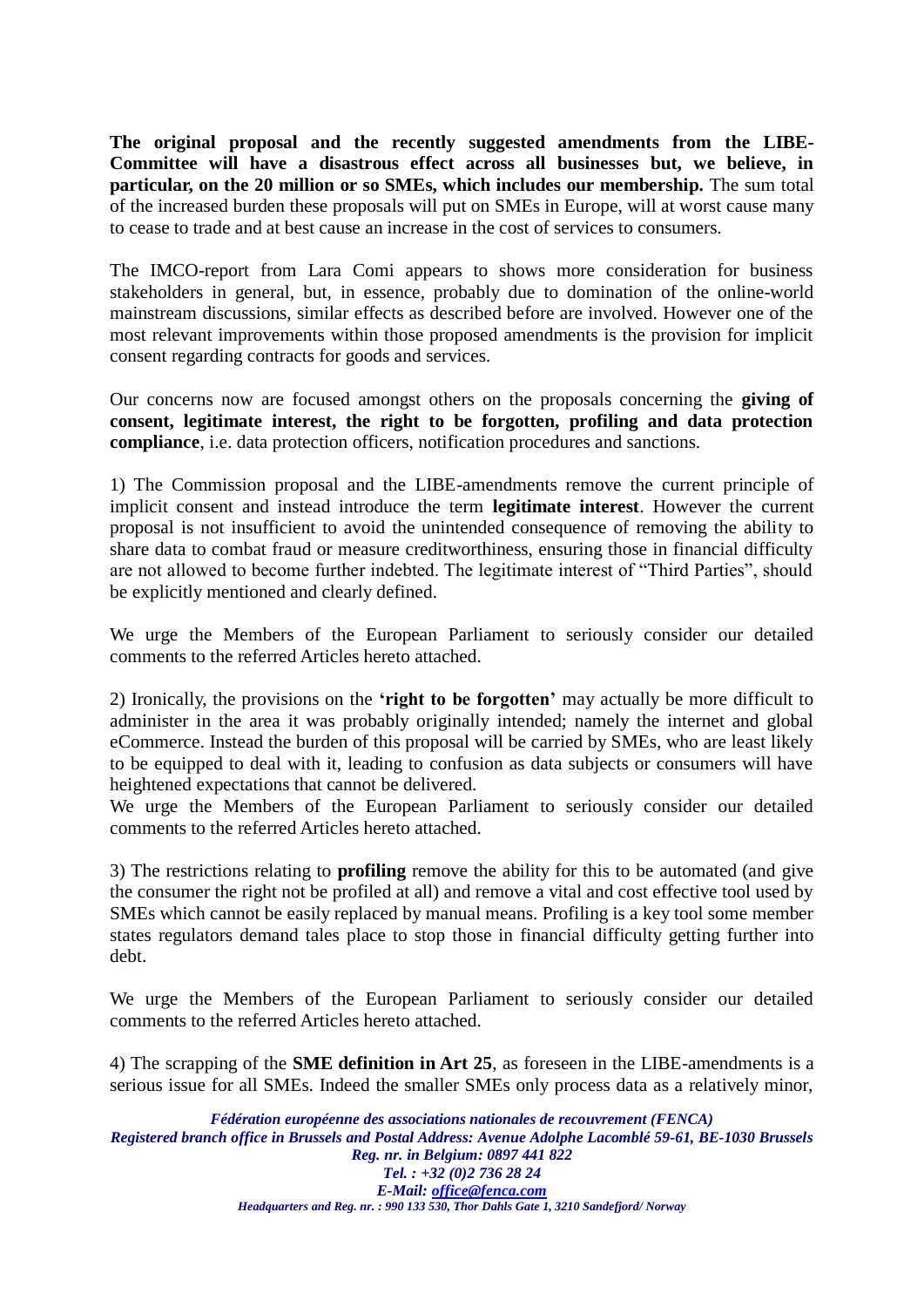secondary activity. The actual provision, defining that a set of 500 personal data records shall be the threshold will lead to consequences, which in the future even small crafts may need to engage a data protection officer in a firm with less than 10 employees. The threshold appears to be arbitrary and does not consider the context nor the quality with which personal data are processed. Those provisions need to be revised.

We urge the Members of the European Parliament to seriously consider our detailed comments to the referred Articles hereto attached.

5) In as much as the **sanctions for breaches of the regulation** and timescales to notify of a breach are concerned we see an urgent need for clarification and limitation. This, coupled with the additional administrative burden brought about by these proposed regulations will lead to massive additional cost and disruption for businesses. We cannot imagine that the EP wishes to associate with such a result.

We urge the Members of the European Parliament to seriously consider our detailed comments to the referred Articles hereto attached.

## **Draft amendments to the proposal for a**

# **REGULATION OF THE EUROPEAN PARLIAMENT AND OF THE COUNCIL**

# **on the protection of individuals with regard to the processing of personal data and on**

## **the free movement of such data (General Data Protection Regulation)**

### **Amendment n°1**

## **Article 7 – Conditions for consent - Paragraph 1 - 4**

| Text proposed by the Commission                                                                                                                                                                                  | Amendment                                                                                                                  |
|------------------------------------------------------------------------------------------------------------------------------------------------------------------------------------------------------------------|----------------------------------------------------------------------------------------------------------------------------|
| 1. The controller shall bear the burden of<br>proof for the data subject's consent to the<br>processing of their personal data for<br>specified purposes.                                                        | [delete:]                                                                                                                  |
| 2. If the data subject's consent is to be<br>given in the context of a written<br>declaration which also concerns another<br>matter, the requirement to give consent<br>must be presented distinguishable in its | [delete:]<br>$E/JL$ and an array $L_{\rm max}$ of an array of algebra in algebra $J_{\rm max}$ are a companion of $/EDMCA$ |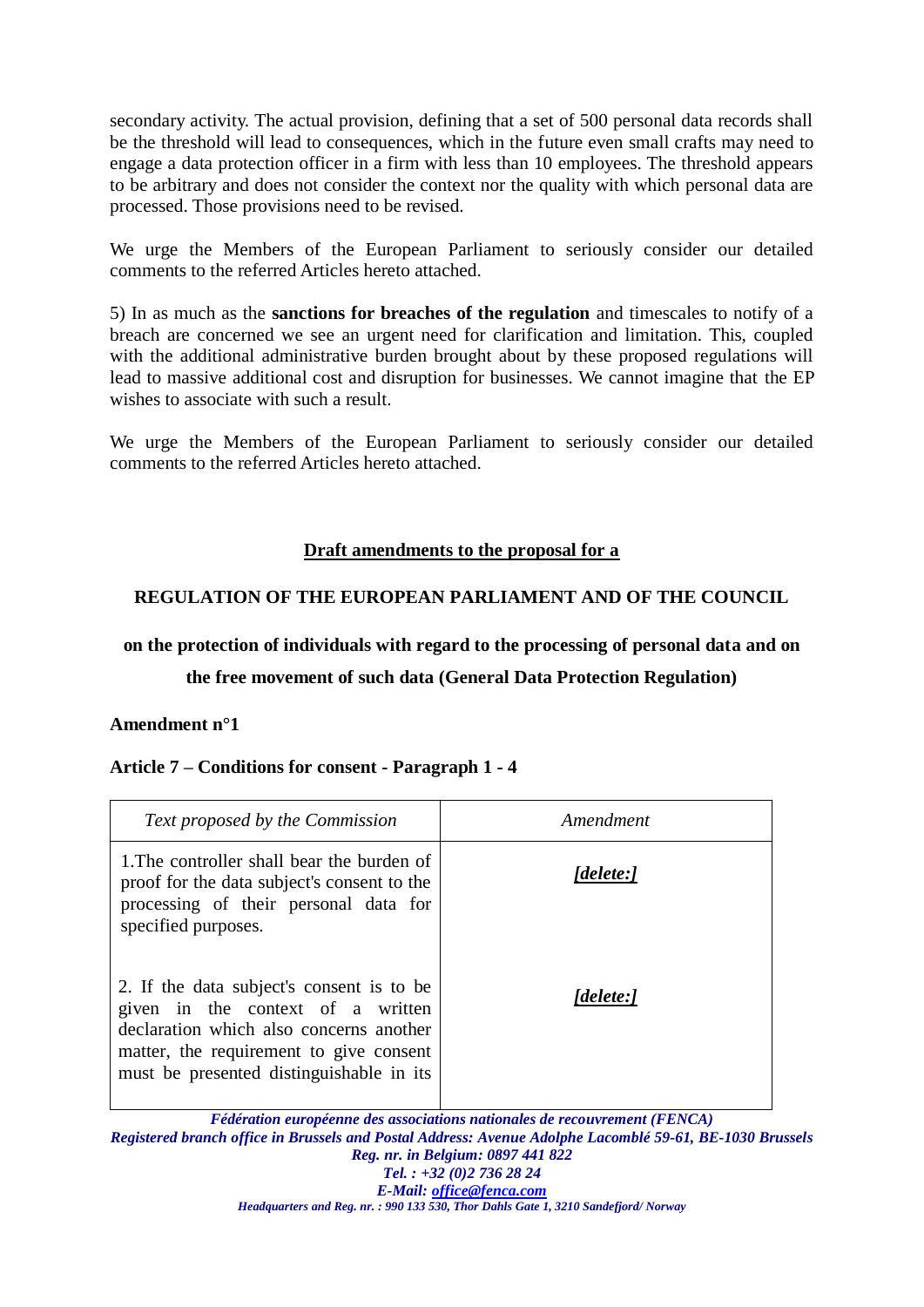| appearance from this other matter.                                                                                                                                                                               |                                                                                                                                                                                                                                                                                                                                                                                                                             |
|------------------------------------------------------------------------------------------------------------------------------------------------------------------------------------------------------------------|-----------------------------------------------------------------------------------------------------------------------------------------------------------------------------------------------------------------------------------------------------------------------------------------------------------------------------------------------------------------------------------------------------------------------------|
| 3. The data subject shall have the right to<br>withdraw his or her consent at any time.<br>The withdrawal of consent shall not<br>affect the lawfulness of processing based<br>on consent before its withdrawal. | 3. The data subject shall have the right to<br>withdraw his or her consent at any time,<br>provided a legitimate interest prevails.<br>The withdrawal of consent shall not affect<br>the lawfulness of processing based on<br>consent before its withdrawal. If the<br>consent is still necessary for the<br>execution of a contract, its withdrawal<br><i>implies the willingness to terminate the</i><br><i>contract.</i> |
| 4. Consent shall not provide a legal basis<br>for the processing, where there is a<br>significant imbalance between the<br>position of the data subject and the<br>controller.                                   | [delete:]                                                                                                                                                                                                                                                                                                                                                                                                                   |

*Justification:*

The rigid unilateral attribution of burden of proof to the data subject is not justified. If there was any real, "significant imbalance" between the data subject and the controller per se according to the disposition in Paragraph 4, consent could not provide a legal basis for processing. There is no economic or legal justification for such a rule.

The draft Regulation not only requires request of consent in situations where it is not required under the present Directive, but also increases the bureaucratic burden to gain and document such consent. Under these requirements, it becomes very difficult or even impossible for normal businesses to gain valid and reliable from most of their customers and contacts.

To withdraw consent "at any time" can have especially consequences if third party interests are concerned. If those third parties have legitimate interests, then one of the data subjects must prevail in order to withdraw consent. In addition, most of the contracts (e.g.: life insurance) might not be executable if the consent is withdrawn. The inserted wording is necessary for the data subject to be aware of the consequences of his choice.

The wording "significant imbalance" between the position of the data subject and the controller is too broad and even misleading. For example, it may be assumed that in cases of treatments by a Physician or services by a Lawyer there is regularly a "significant imbalance". In these cases, consent would no longer be a possibility to lay the basis for legal processing of data in credit granting processes. For the sake of legal certainty, paragraph 4 should be deleted.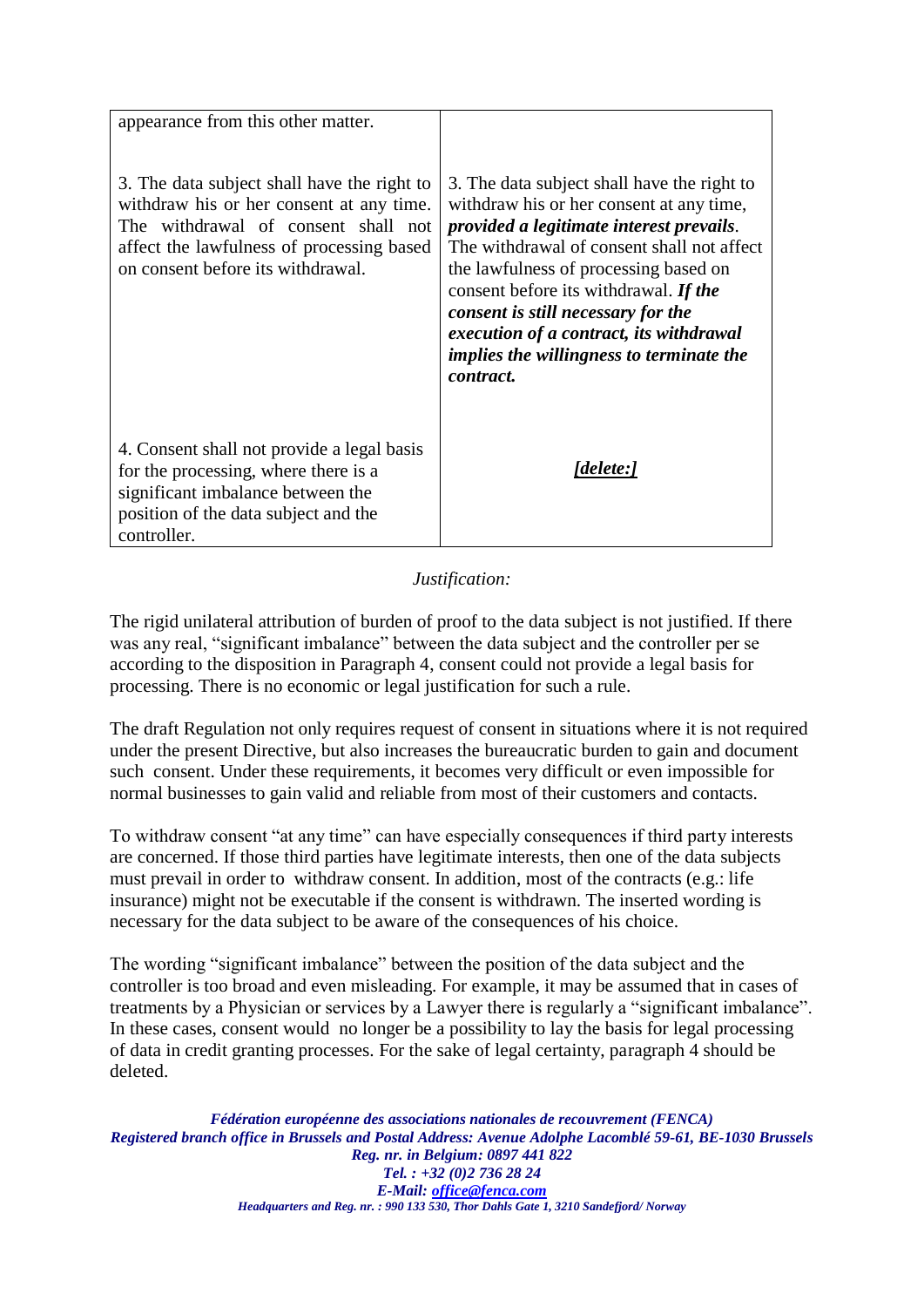# **Amendment n°2**

## **Article 17 – Title:** *Right to erasure*

| Text proposed by the Commission        | Amendment               |
|----------------------------------------|-------------------------|
| "Right to be forgotten and to erasure" | <b>Right to erasure</b> |

*Justification:*

The title proposed by the Commission is misleading.

### **Amendment n°3**

## **Article 17 -** *Right to erasure***- Paragraph 1 - 3**

| Text proposed by the Commission                                                                                                                                                                                                                                                                                                                                        | Amendment                                                                                                                                                                                                                                                                                                                                                              |
|------------------------------------------------------------------------------------------------------------------------------------------------------------------------------------------------------------------------------------------------------------------------------------------------------------------------------------------------------------------------|------------------------------------------------------------------------------------------------------------------------------------------------------------------------------------------------------------------------------------------------------------------------------------------------------------------------------------------------------------------------|
| 1. The data subject shall have the right to<br>obtain from the controller the erasure of<br>personal data relating to them and the<br>abstention from further dissemination of<br>such data, especially in relation to<br>personal data which are made available<br>by the data subject while he or she was a<br>child, where one of the following grounds<br>applies: | 1. The data subject shall have the right to<br>obtain from the controller the erasure of<br>personal data relating to them and the<br>abstention from further dissemination of<br>such data, especially in relation to<br>personal data which are made available<br>by the data subject while he or she was a<br>child, where one of the following grounds<br>applies: |
| (a) the data are no longer necessary in<br>relation to the purposes for which they                                                                                                                                                                                                                                                                                     | Unless it would require a<br>disproportionate effort by the controller<br>to ensure deletion of all data.<br>a) the data are no longer necessary in<br>relation to the purposes for which they                                                                                                                                                                         |
| were collected or otherwise processed;                                                                                                                                                                                                                                                                                                                                 | were collected or otherwise processed,<br>unless, the data are required in order to<br>enforce existing legal claims.                                                                                                                                                                                                                                                  |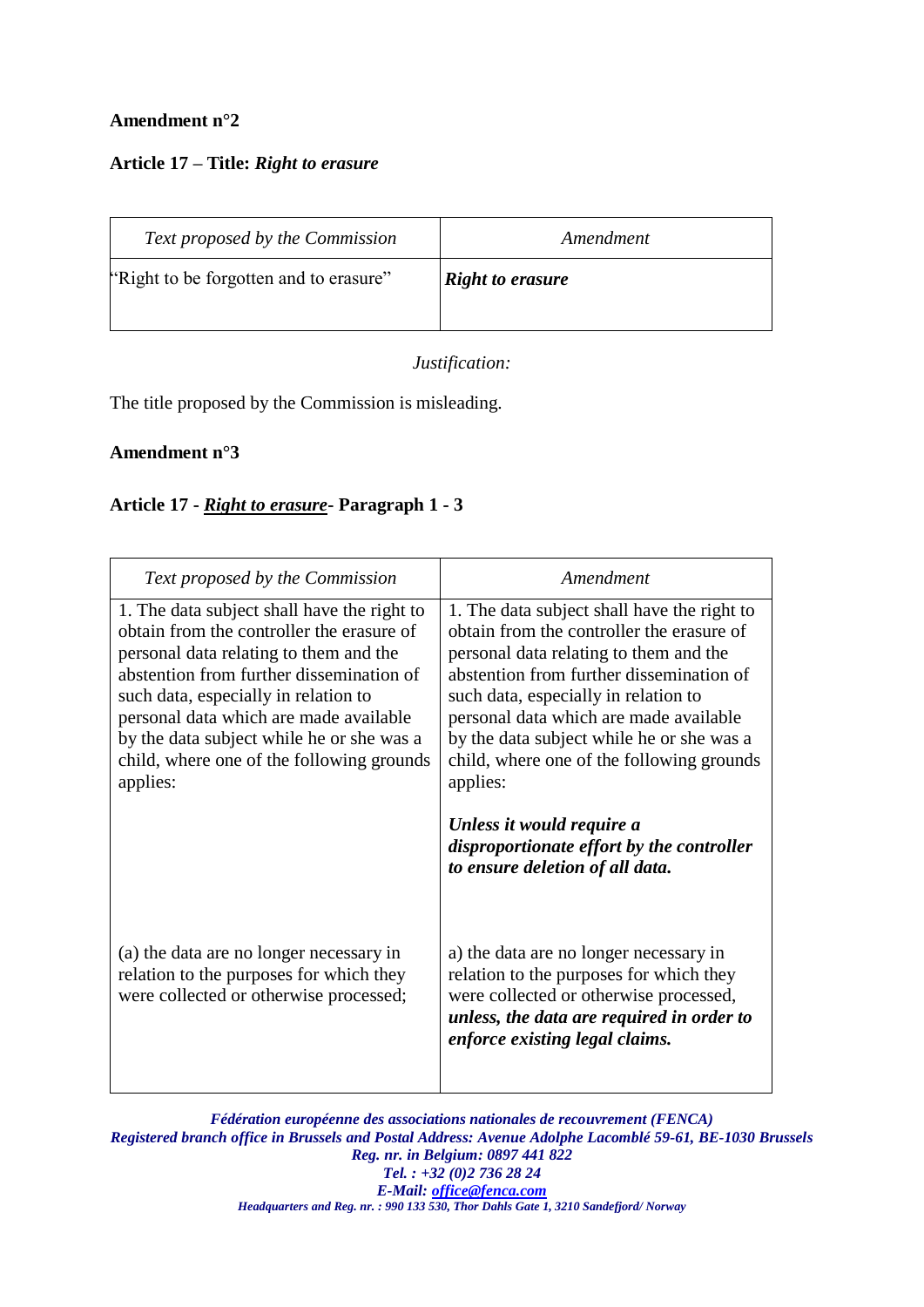| (b) the data subject withdraws consent on<br>which the processing is based according<br>to point (a) of Article $6(1)$ , or when the<br>storage period consented to has expired,<br>and where there is no other legal ground<br>for the processing of the data;                                                                                                                                                                                                                                                                                                                                                                                                                                                                                        |                                                                                                                                                                                                                                                                |
|--------------------------------------------------------------------------------------------------------------------------------------------------------------------------------------------------------------------------------------------------------------------------------------------------------------------------------------------------------------------------------------------------------------------------------------------------------------------------------------------------------------------------------------------------------------------------------------------------------------------------------------------------------------------------------------------------------------------------------------------------------|----------------------------------------------------------------------------------------------------------------------------------------------------------------------------------------------------------------------------------------------------------------|
| (c) the data subject objects to the<br>processing of personal data pursuant to<br>Article 19;                                                                                                                                                                                                                                                                                                                                                                                                                                                                                                                                                                                                                                                          |                                                                                                                                                                                                                                                                |
| (d) the processing of the data does not<br>comply with this Regulation for other<br>reasons.                                                                                                                                                                                                                                                                                                                                                                                                                                                                                                                                                                                                                                                           |                                                                                                                                                                                                                                                                |
| 2. Where the controller referred to in<br>paragraph 1 has made the personal data<br>public, it shall take all reasonable steps,<br>including technical measures, in relation<br>to data for the publication of which the<br>controller is responsible, to inform third<br>parties which are processing such data,<br>that a data subject requests them to erase<br>any links to, or copy or replication of that<br>personal data. Where the controller has<br>authorised a third party publication of<br>personal data, the controller shall be<br>considered responsible for that<br>publication.<br>3. The controller shall carry out the<br>erasure without delay, except to the<br>extent that the retention of the personal<br>data is necessary: | 3. The controller shall carry out the<br>erasure without delay, <i>under the</i><br>condition of paragraph1 and to the<br>extent technically or practically feasible<br>for the controller, except to the extent<br>that the retention of the personal data is |
| (a) for exercising the right of freedom of                                                                                                                                                                                                                                                                                                                                                                                                                                                                                                                                                                                                                                                                                                             | necessary:                                                                                                                                                                                                                                                     |
| expression in accordance with Article 80;                                                                                                                                                                                                                                                                                                                                                                                                                                                                                                                                                                                                                                                                                                              |                                                                                                                                                                                                                                                                |
| (b) for reasons of public interest in the<br>area of public health in accordance with<br>Article 81;                                                                                                                                                                                                                                                                                                                                                                                                                                                                                                                                                                                                                                                   |                                                                                                                                                                                                                                                                |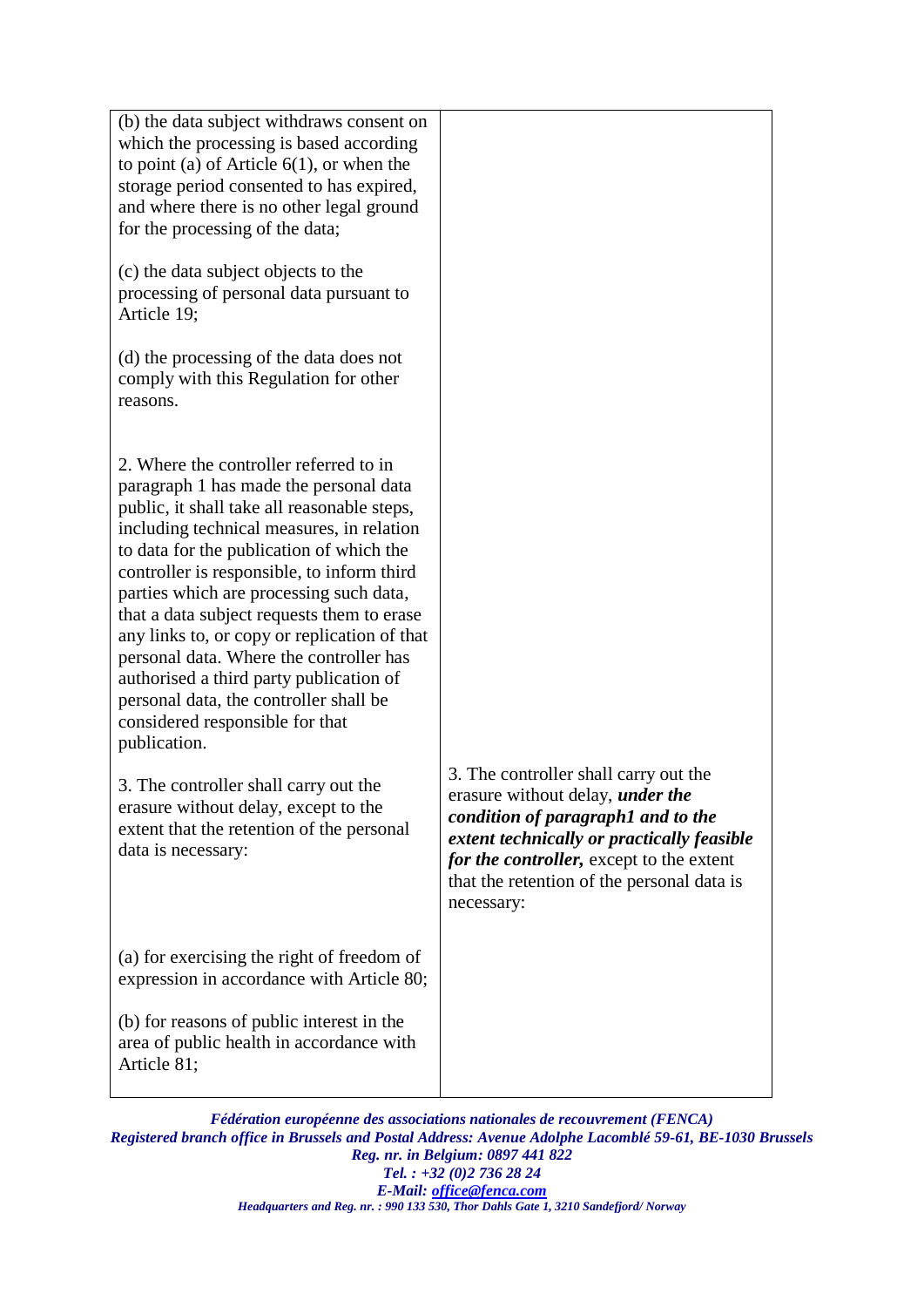| (c) for historical, statistical and scientific<br>research purposes in accordance with<br>Article 83;                                                                                                                                                                                                                                                 |  |
|-------------------------------------------------------------------------------------------------------------------------------------------------------------------------------------------------------------------------------------------------------------------------------------------------------------------------------------------------------|--|
| (d) for compliance with a legal obligation<br>to retain the personal data by Union or<br>Member State law to which the controller<br>is subject; Member State laws shall<br>meet an objective of public interest,<br>respect the essence of the right to the<br>protection of personal data and be<br>proportionate to the legitimate aim<br>pursued; |  |
| (e) in the cases referred to in paragraph 4.                                                                                                                                                                                                                                                                                                          |  |

## *Justification:*

The additional condition introduced is necessary to ensure the proportionality of any request for erasure.

Depending on the definition of "change of purpose" enforcements of justified contractual claims could generally be torpedoed if not mentioned explicitly in the provision.

The provisions are necessary to align the provisions in paragraph 1 and paragraph 3.

## **Amendment n°4**

### **Article 20 – Title:** Measures based on *automated processing*

| Text proposed by the Commission    | Amendment                                     |
|------------------------------------|-----------------------------------------------|
| Measures based on <i>profiling</i> | Measures based on <i>automated processing</i> |

### **Justification**

Art. 20 concerns automated processing. The title of this article should therefore be amended to "Measures based on automated processing." Profiling is a different activity.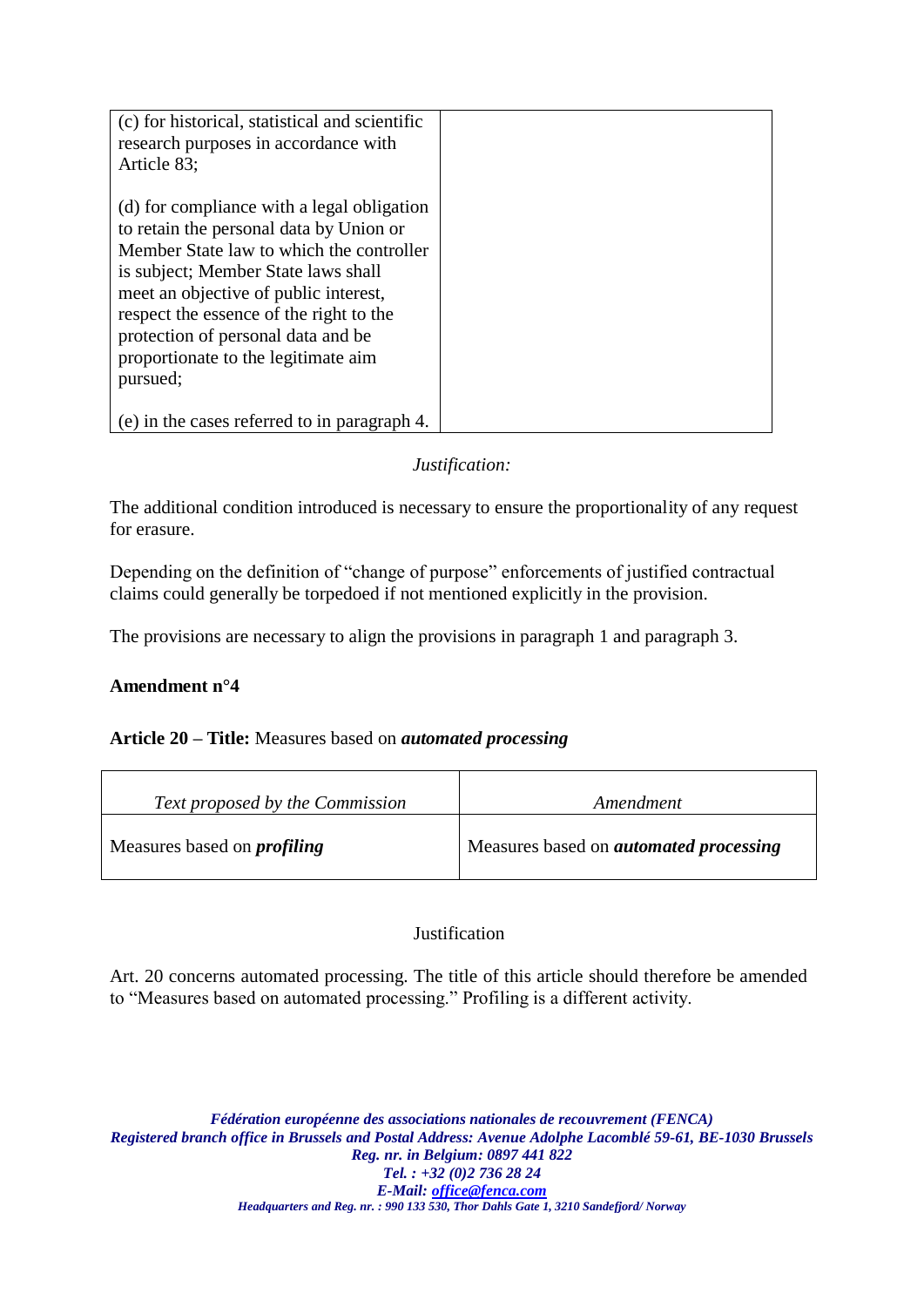## **Amendment n°5**

## **Article 20 –** Measures based on *automated processing* **- Paragraph 1 - 5**

| Text proposed by the Commission                                                                                                                                                                                                                                                                                                                                                                                                                                                                                               | Amendment                                                                                                                                                                                       |
|-------------------------------------------------------------------------------------------------------------------------------------------------------------------------------------------------------------------------------------------------------------------------------------------------------------------------------------------------------------------------------------------------------------------------------------------------------------------------------------------------------------------------------|-------------------------------------------------------------------------------------------------------------------------------------------------------------------------------------------------|
| 1. Every natural person shall have the right<br>not to be subject to a measure which<br>produces legal effects concerning this<br>natural person or significantly affects this<br>natural person, and which is based solely on<br>automated processing intended to evaluate<br>certain personal aspects relating to this<br>natural person or to analyse or predict in<br>particular the natural person's performance<br>at work, economic situation, location, health,<br>personal preferences, reliability or<br>behaviour. |                                                                                                                                                                                                 |
| 2. Subject to the other provisions of this<br>Regulation, a person may be subjected to a<br>measure of the kind referred to in paragraph<br>1 only if the processing:                                                                                                                                                                                                                                                                                                                                                         |                                                                                                                                                                                                 |
| (a) is carried out in the course of the entering<br>into, or performance of, a contract, where the<br>request for the entering into or the<br>performance of the contract, lodged by the<br>data subject, has been satisfied or where<br>suitable measures to safeguard the data<br>subject's legitimate interests have been<br>adduced, such as the right to obtain human<br>intervention; or                                                                                                                                |                                                                                                                                                                                                 |
| (b) is expressly authorized by a Union or<br>Member State law which also lays down<br>suitable measures to safeguard the data<br>subject's legitimate interests; or                                                                                                                                                                                                                                                                                                                                                           | b) is expressly authorized by a Union or<br>Member State law; or                                                                                                                                |
| (c) is based on the data subject's consent,<br>subject to the conditions laid down in Article<br>7 and to suitable safeguards.                                                                                                                                                                                                                                                                                                                                                                                                | (c) is based on the data subject's consent,<br>subject to the conditions laid down in Article<br>7 and to suitable safeguards as well as on the<br>lawfulness conditions provided in Article 6. |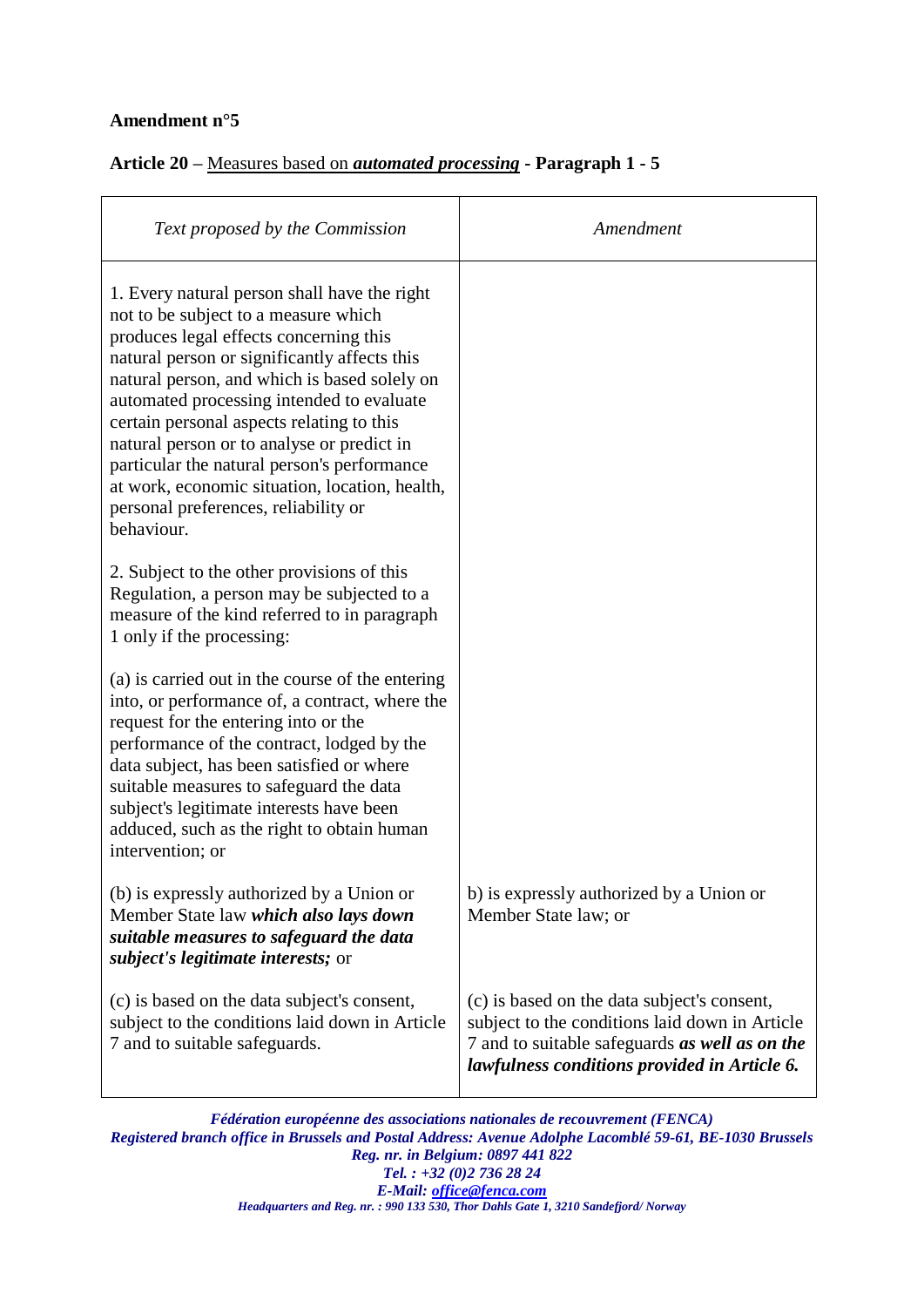| 3. Automated processing of personal data<br>intended to evaluate certain personal aspects<br>relating to a natural person shall not be<br>based solely on the special categories of                                                                                                                                |                                                                                                                                                                                                                                             |
|--------------------------------------------------------------------------------------------------------------------------------------------------------------------------------------------------------------------------------------------------------------------------------------------------------------------|---------------------------------------------------------------------------------------------------------------------------------------------------------------------------------------------------------------------------------------------|
| personal data referred to in Article 9.                                                                                                                                                                                                                                                                            |                                                                                                                                                                                                                                             |
| 4. In the cases referred to in paragraph 2, the<br>information to be provided by the controller<br>under Article 14 shall include information as<br>to the existence of processing for a measure<br>of the kind referred to in paragraph 1 and<br>the envisaged effects of such processing on<br>the data subject. | 4. In the cases referred to in paragraph 2, the<br>information to be provided by the controller<br>under Article 14 shall include information as<br>to the existence of processing for a measure<br>of the kind referred to in paragraph 1. |
| 5. The Commission shall be empowered to<br>adopt delegated acts in accordance with<br>Article 86 for the purpose of further<br>specifying the criteria and conditions for<br>suitable measures to safeguard the data<br>subject's legitimate interests referred to in<br>paragraph 2.                              | [delete:]                                                                                                                                                                                                                                   |

### *Justification*

Re-naming of the Article into "Measures based on automated processing"- Article 20 obviously concerns automated processing. The naming of this article should reflect this and therefore the Article should be re re-named into "Measures based on automated processing".

(b) It cannot be the task of firms to check, whether the Member State law "lays down suitable measures to safeguard the data subject's legitimate interests". On the contrary, firms have to be able to rely on the law.

Subject to further evaluations, we deem important to provide for a different wording in letter c) for the lawful automated processing. We think important to include not only the consent of the data subject but also the other lawfulness conditions provided in article 6 as a legitimate basis for this processing. Otherwise, we think problems could arise in connection, for instance, with rating or scoring systems processing "public data" or other data available for legitimate interests and not "covered" since the beginning by the explicit consent of the data subject. The regulation does not fit however in the legitimate activity of credit information agencies within the range of credit examination. In this area it is usual and indispensable to represent the creditworthiness of a person or a company e.g. in a numerical value in order to give to the information user a first and fast to seize overview of the creditworthiness classification.